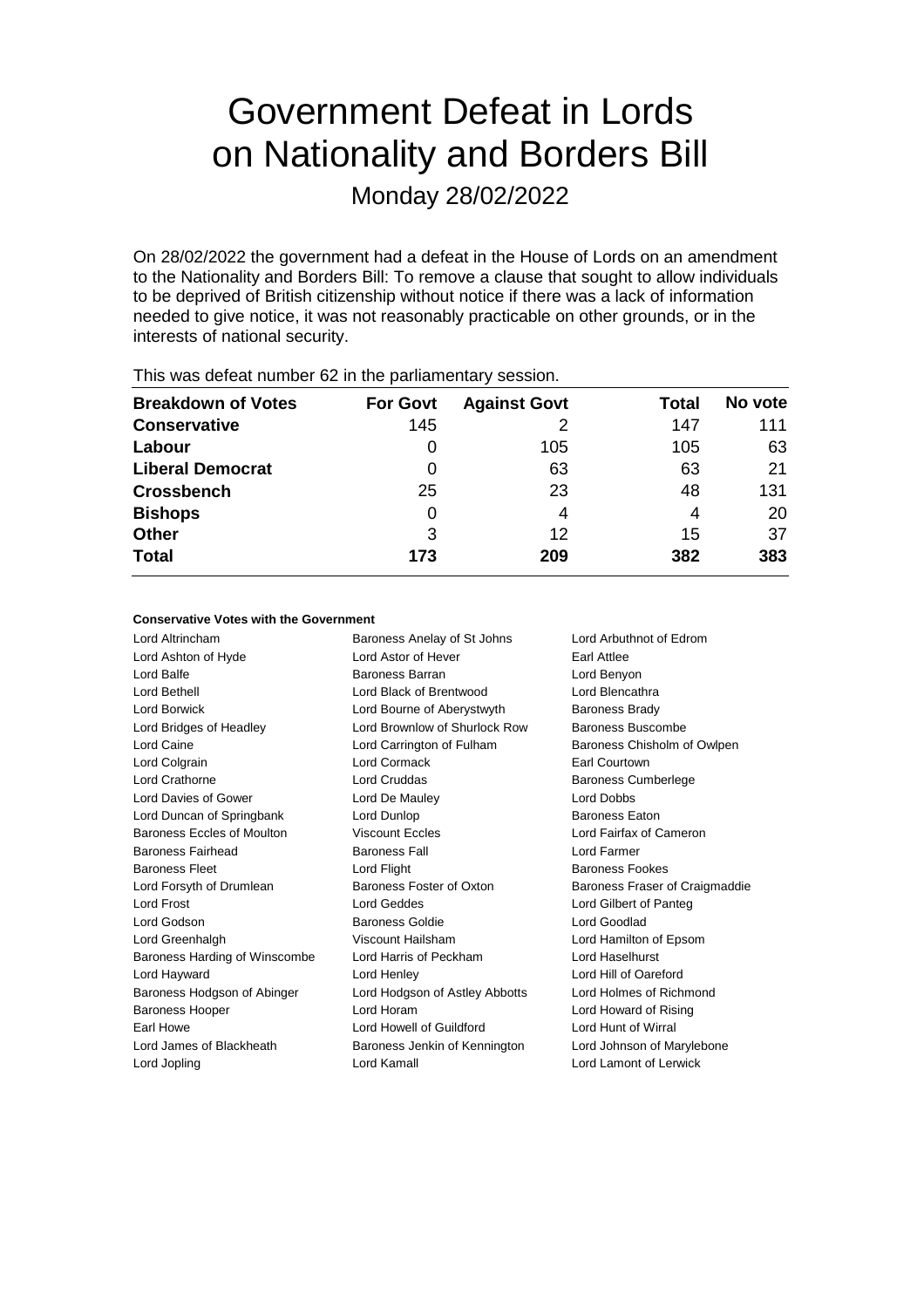Viscount Younger of Leckie

Lord Lancaster of Kimbolton Lord Lang of Monkton Lord Lansley Lord Leigh of Hurley **Lord Lexden** Earl Lindsay Lord Lingfield Earl Liverpool Lord Mackay of Clashfern Lord Mancroft Baroness Manzoor Lord Marlesford Lord McColl of Dulwich Lord McInnes of Kilwinning Lord Mendoza Baroness Meyer **Duke of Montrose Lord Moylan** Lord Moynihan Lord Naseby Lord Nash Baroness Neville-Rolfe **Baroness Nicholson of Winterbourne** Lord Norton of Louth Lord Offord of Garvel Lord Parkinson of Whitley Bay Lord Patten of Barnes Baroness Penn **Communist Communist Communist Communist Communist Communist Communist Communist Communist Communist Communist Communist Communist Communist Communist Communist Communist Communist Communist Communist Communi** Lord Polak **Lord Corporation Corporation** Lord Porter of Spalding **Lord Price** Lord Randall of Uxbridge **Lord Reay Community** Baroness Redfern Lord Risby **Lord Robathan** Baroness Sanderson of Welton **Baroness** Sanderson of Welton Lord Sarfraz Lord Sassoon Baroness Sater Baroness Scott of Bybrook Baroness Seccombe Baroness Shackleton of Belgravia Lord Sharpe of Epsom Lord Sheikh Lord Sherbourne of Didsbury Lord Shinkwin **Lord Smith of Hindhead** Baroness Stedman-Scott Lord Stewart of Dirleton Baroness Stowell of Beeston Lord Strathcarron Baroness Sugg Lord Taylor of Holbeach Viscount Trenchard Lord True Lord Tugendhat Lord Udny-Lister Lord Vaizey of Didcot **Baroness Vere of Norbiton** Baroness Verma Lord Wei Lord Wharton of Yarm Lord Willetts Baroness Williams of Trafford Lord Wolfson of Tredegar Lord Young of Cookham

## **Conservative Votes against the Government**

Baroness Mobarik **Baroness Warsi** 

#### **Labour Votes with the Government**

#### **Labour Votes against the Government**

Baroness Amos **Amos** Lord Anderson of Swansea Baroness Armstrong of Hill Top Baroness Bakewell Lord Bassam of Brighton Lord Berkeley Baroness Blake of Leeds **Baroness Blower** Baroness Blower **Lord Blunkett** Lord Boateng Lord Bradley Lord Bragg Lord Browne of Ladyton Baroness Bryan of Partick Lord Campbell-Savours Lord Carter of Coles **Lord Cashman** Baroness Chakrabarti Viscount Chandos **Baroness Chapman of Darlington** Lord Clark of Windermere Lord Coaker **Lord Collins of Highbury** Baroness Corston Lord Davidson of Glen Clova Lord Davies of Brixton Lord Davies of Stamford Baroness Donaghy **Lord Dubs** Lord Dubs **Lord Elder** Lord Falconer of Thoroton Lord Faulkner of Worcester Lord Foulkes of Cumnock Baroness Gale **Communist Contract Contract Contract Contract Contract Contract Contract Contract Contract Contract Contract Contract Contract Contract Contract Contract Contract Contract Contract Contract Contract Contract** Lord Grocott **Lord Hacking** Lord Hacking Lord Hain Viscount Hanworth **Lord Harris of Haringey** Baroness Hayman of Ullock Baroness Hayter of Kentish Town Baroness Healy of Primrose Hill Lord Hendy Baroness Henig Lord Hollick Lord Howarth of Newport Lord Hunt of Kings Heath Lord Jones Baroness Jones of Whitchurch Baroness Kennedy of The Shaws Lord Kennedy of Southwark Lord Knight of Weymouth Baroness Lawrence of Clarendon Lord Layard Lord Lennie Lord Liddle Lord Lipsey Baroness Lister of Burtersett Baroness Mallalieu Lord Maxton Lord McAvoy Baroness McIntosh of Hudnall Lord McNicol of West Kilbride Baroness Merron Lord Mitchell **Baroness Morris of Yardley Cord Murphy of Torfaen** Baroness Nye **Baroness Osamor** Baroness Osamor **Lord Pendry** 

Baroness Adams of Craigielea Lord Adonis Contract and Alli

Baroness Pitkeathley **Lord Ponsonby of Shulbrede** Baroness Ramsay of Cartvale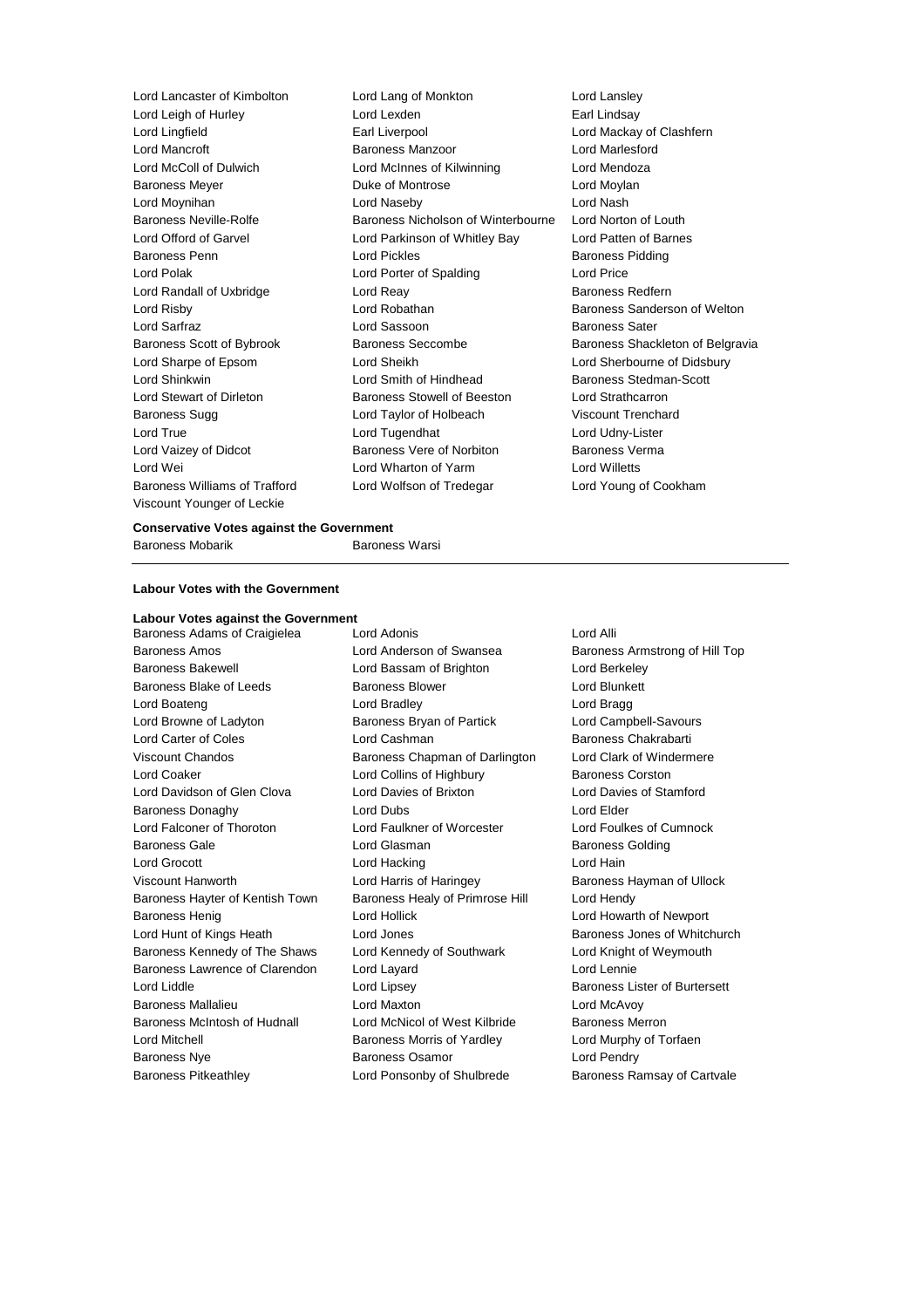Baroness Rebuck **Lord Reid of Cardowan** Baroness Ritchie of Downpatrick Lord Robertson of Port Ellen Lord Rooker Lord Rosser<br>
Baroness Rovall of Blaisdon Baroness Sherlock Lord Sikka Baroness Royall of Blaisdon Baroness Sherlock and Baroness Sherlock Lord Sikka<br>Baroness Smith of Basildon Lord Snape Lord Snape Viscount Stansgate Baroness Smith of Basildon Lord Snape<br>
Baroness Taylor of Bolton Baroness Thornton Baroness Taylor of Bolton **Baroness Thornton** Baroness Thornton **Lord Tomlinson** Lord Touhig Lord Triesman Lord Tunnicliffe Baroness Warwick of Undercliffe Lord Watson of Invergowrie Lord West of Spithead Baroness Wheeler **Baroness Whitaker** Baroness Whitaker **Lord Whitty** Baroness Wilcox of Newport Lord Winston Lord Wood of Anfield

## **Liberal Democrat Votes with the Government**

| Liberal Democrat Votes against the Government |                                  |                               |
|-----------------------------------------------|----------------------------------|-------------------------------|
| Lord Addington                                | Lord Alderdice                   | Lord Allan of Hallam          |
| Baroness Bakewell of Hardington<br>Mandeville | <b>Baroness Barker</b>           | Lord Beith                    |
| Baroness Bonham-Carter of Yarnbury            | <b>Baroness Brinton</b>          | Lord Bruce of Bennachie       |
| Lord Burnett                                  | Baroness Burt of Solihull        | Lord Clement-Jones            |
| Lord Dholakia                                 | <b>Baroness Doocey</b>           | Baroness Featherstone         |
| Lord Foster of Bath                           | Lord Fox                         | Baroness Garden of Frognal    |
| Lord German                                   | Lord Goddard of Stockport        | <b>Baroness Grender</b>       |
| <b>Baroness Hamwee</b>                        | Baroness Harris of Richmond      | <b>Baroness Humphreys</b>     |
| Lord Hussain                                  | Baroness Hussein-Ece             | Baroness Janke                |
| Lord Jones of Cheltenham                      | Baroness Kramer                  | Lord Lee of Trafford          |
| <b>Baroness Ludford</b>                       | Lord Marks of Henley-on-Thames   | Lord Newby                    |
| <b>Baroness Northover</b>                     | Lord Oates                       | Lord Paddick                  |
| <b>Baroness Parminter</b>                     | Baroness Pinnock                 | Lord Purvis of Tweed          |
| Baroness Randerson                            | Lord Razzall                     | Lord Redesdale                |
| Lord Rennard                                  | Baroness Scott of Needham Market | Lord Scriven                  |
| Lord Sharkey                                  | Baroness Sheehan                 | Lord Shipley                  |
| Baroness Smith of Newnham                     | Lord Stoneham of Droxford        | Lord Storey                   |
| Lord Strasburger                              | <b>Lord Stunell</b>              | <b>Baroness Suttie</b>        |
| Lord Teverson                                 | Lord Thomas of Gresford          | Baroness Thomas of Winchester |
| <b>Baroness Thornhill</b>                     | Viscount Thurso                  | Lord Tope                     |
| Lord Wallace of Saltaire                      | <b>Baroness Walmsley</b>         | Lord Willis of Knaresborough  |

### **Crossbench Votes with the Government**

Lord Butler of Brockwell Lord Cameron of Dillington Lord Carlile of Berriew Lord Craig of Radley Lord Etherton Lord Green of Hurstpierpoint Lord Hannay of Chiswick Baroness Hayman Lord Hope of Craighead Lord Judge Lord Kakkar Lord Kerr of Kinlochard Baroness Manningham-Buller Lord McDonald of Salford Lord Pannick Lord Thomas of Cwmgiedd Lord Thurlow Lord Vaux of Harrowden Duke of Wellington

Lord Alton of Liverpool Lord Anderson of Ipswich Lord Bew

#### **Crossbench Votes against the Government**

Earl Clancarty **Baroness Coussins** Lord Crisp Baroness Finlay of Llandaff **Baroness Hollins** Baroness Hollins Lord Kerslake Lord Londesborough Lord Low of Dalston Baroness Masham of Ilton Baroness Meacher **Baroness Neuberger** Baroness O'Loan Viscount Waverley **Baroness Wheatcroft** 

Lord Aberdare **Lord Best Conserversity** Lord Best **Baroness Campbell of Surbiton** 

Lord Bichard Viscount Brookeborough Lord Brown of Eaton-under-Heywood

Lord Dannatt **Baroness D'Souza** Baroness D'Souza Baroness Falkner of Margravine Lord Ramsbotham Lord Russell of Liverpool Baroness Watkins of Tavistock